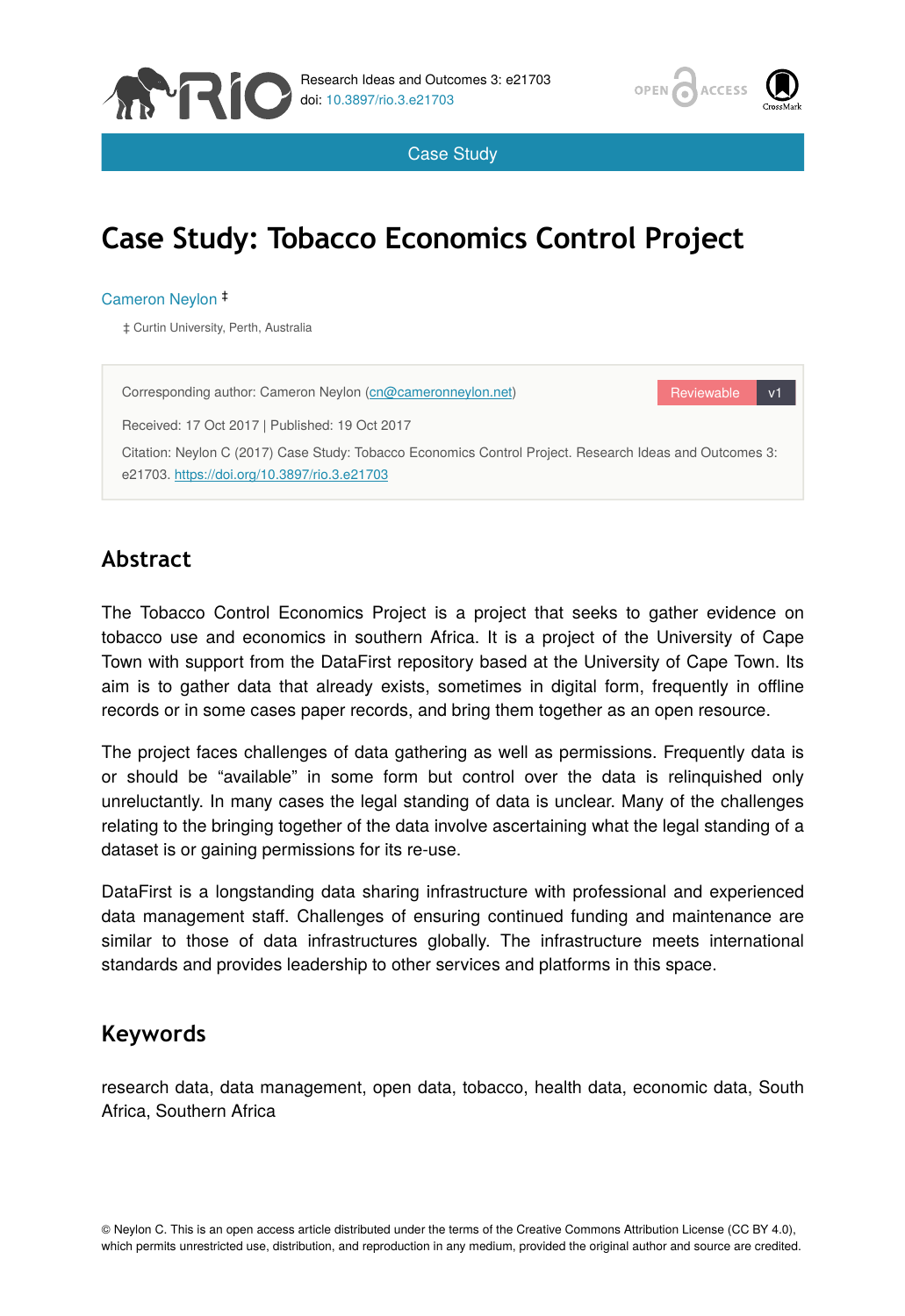#### **Main Findings**

DataFirst is the site with the most previous experience and best existing infrastructure amongst the case studies. The participants work within a strong culture of data sharing and best practice, including training.

- Sites of strong infrastructure are usually found to be sites of strong practice.
- Strong long term infrastructures can be built in the context of developing and transitional countries
- Provision of support, training and capacity is being funded on a project basis and is therefore fragile.
- Even in the context of strong practice a formal requirement for a data planning process can lead to new issues surfacing.

### **Awareness and pre-existing capacity for managing and**

#### **examining data**

The project contact has extensive experience of data management, data management planning, and best practice in data handling. DataFirst is a world-class facility for data management. Therefore this contributing project represented this most experienced and expert part of the pilot project. A series of versions are available in the project data package (Neylon 2017) and a final published version is available (Woolfrey 2017).

A logistical oddity is that the main contact had not previously carried produced a Data Management Plan for a project. This was because they were generally responsible for executing an existing plan or advising on their development. Similarly to the Brazilian Virtual Herbarium the infrastructure nature of DataFirst meant that standardised approaches are not always appropriate.

#### **The development of data management plans**

There were some technical issues involved in the use of the DMPAssistant tool and the project contact elected to use the UK Digital Curation Centre DMP Online Tool instead. The technical issues appeared to be to do with authentication rather than network access or bandwidth so are probably not serious. Network access did not seem to be a major issue for South African projects in contrast with other African projects.

The development of the DMP was a useful exercise in surfacing issues to do with rights in data. Several project partners who held relevant data sets had previously stated they would contribute them to the project. However the DMP exercise led to the issue of rights being raised and clarification being sought. It is worth noting that this is not an explicit part of the DMP rubric but nonetheless the planning process was fruitful in providing a structure within which issues were surfaced.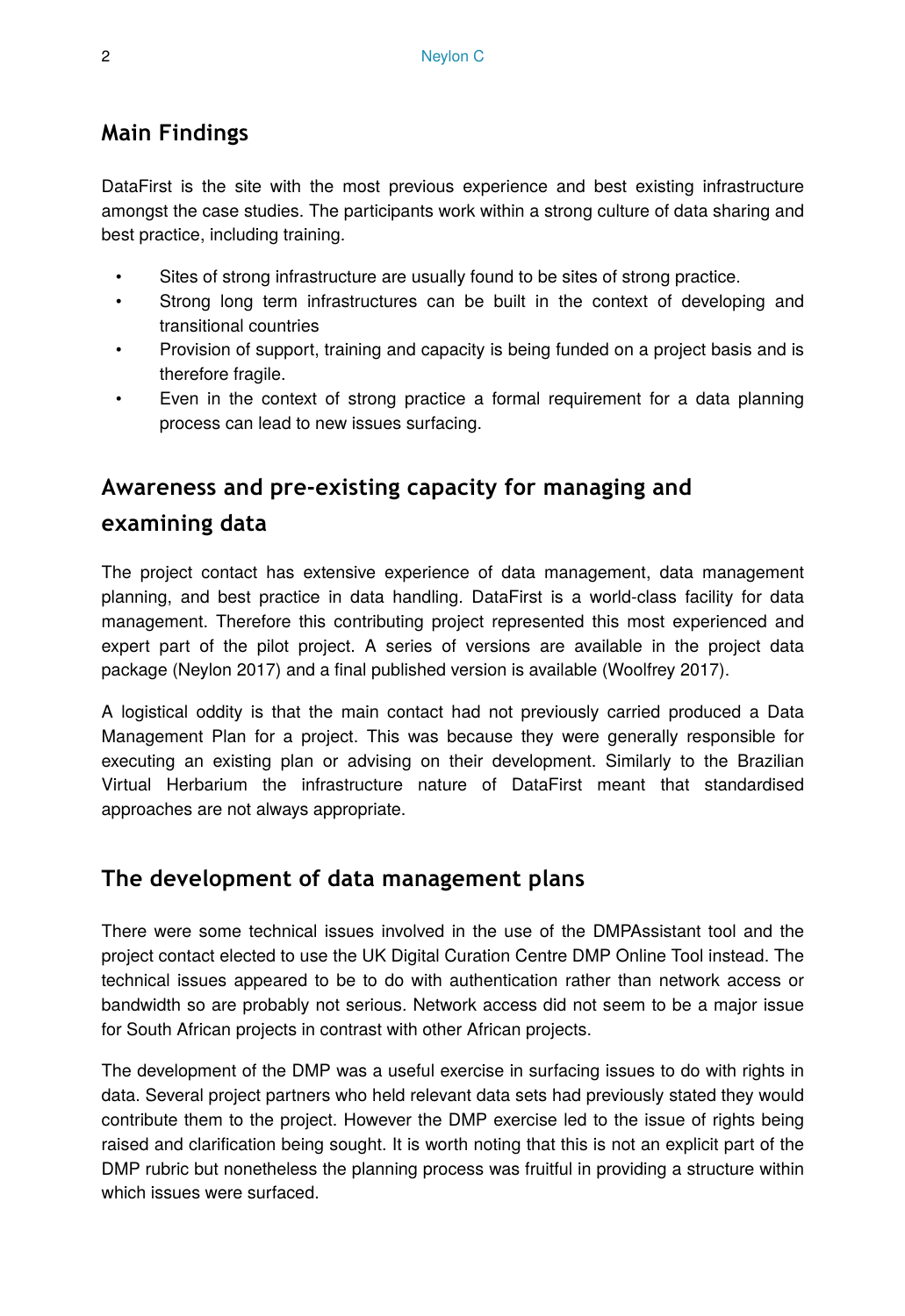## **Tools and systems: Experience of use in developing world context**

DataFirst is a long standing infrastructure built in the context of UCT and South Africa. It is therefore well situated to operate effectively in this context. The challenges of gathering data from other sources within Southern Africa are varied, however the project has been structured specifically to tackle this.

In general, the experience of the main contact with systems such as those being deployed here meant that they were familiar and comfortable with the systems and questions. Nonetheless as noted an authentication problem lead them to use the DCC tool rather than that provided by Portage. Small technical challenges can be problematic and the availability, and awareness, of an alternative tool potentially saved a significant amount of time. Online/offline capability is therefore useful, though not critical in this case.

#### **Challenges of implementation and data sharing**

The main challenge that emerged for data sharing for the TCEP was a lack of clarity around permissions for data use. The DMP process was helpful in driving an explicit discussion of permissions status amongst the project leads. Datasets that were assumed to be usable were discovered to have either significant restrictions or to have no explicit permissions at all.

In terms of issues specific to developing and transitional nations there was less practical awareness at government level of Open Government Data. Control over access and limiting permissions persisted even in some cases where policy implied a requirement for openness. This is by no means restricted to developing and transitional nations, however it may be more prevalent and therefore more important as a limiting factor in these contexts.

As a data infrastructure DataFirst provides an excellent platform for data sharing and faces many of the same sustainability challenges as other infrastructures. Long term sustainability is not guaranteed and much funding is on a project basis, although it notes the ongoing support of its parent institution (Macdonald et al. 2016). Many of the characteristics of DataFirst that deliver best practice to an international standard depend on the continuity of a very small staff. This creates a risk for future capacity for data management and sharing.

#### **Changing culture and the role of policy**

DataFirst has as an implicit goal the delivering of training and capacity that supports a culture of greater data sharing. In this sense policy implementation can be a support for existing activity as it strengthens the motivation of external grantees to engage with the